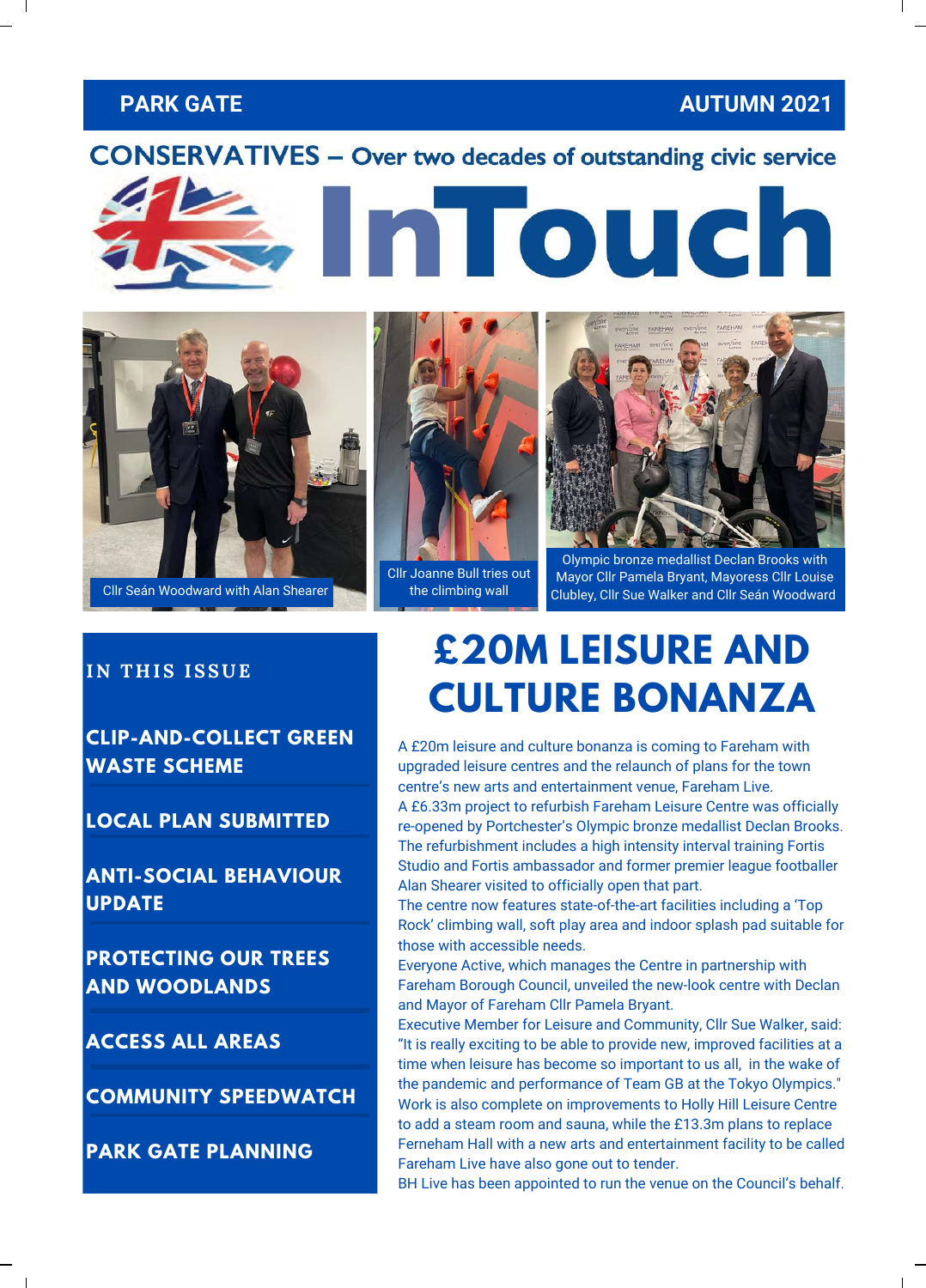#### **Park Gate is safest in Conservative hands**

## **Local Plan submitted to**

## **Government** Clip-and-Collect

Fareham Borough Council has submitted its proposed Local Plan to the Secretary of State after five years and two borough-wide consultations. It will now be examined by an independent planning inspector appointed by the government to determine if its proposals are sound.

The Publication Plan is a hugely significant step for the Borough, meeting the demanding challenges of the Government's commitment to building 300,000 new homes in the UK every year.

The local plan is robust in determining where new homes can be built and how many new houses are required to met the Government targets and the needs of the Borough.

It also outlines the requirements for industrial and commercial land for job creation as well as reinforcing our commitment to biodiversity and sustainable development.

Simon Martin, Executive Member for Planning and Development, said: "I am delighted that as a result of the last five years of hard work, we have now been able to submit our publication plan for inspection and look forward to a planning inquiry which will be expected in Spring 2022. Should the Inspector find the publication plan to be sound, this will allow the Council to consider the adoption of the plan and for it be used in determining planning applications up until 2037.

## Managing and protecting our trees and woodlands

One of the Council's many responsibilities is the provision of a Tree Service. In order to try and protect our open spaces we take a pro-active approach to land adoption and over the years have taken on the management of 220,000 mature trees on sites such as Coldeast, Holly Hill, Whiteley and Priory Park.

The total area comprises 290 hectares which is equivalent to 406 football pitches.

These trees and open spaces are actively managed by the Council. Just under 21,000 trees were inspected in 2020-21. The highest proportion of trees lie in Sarisbury and Park Gate and just under half of the tree work spend occurs in our area every year.

The tree service ensures that we continue to offer an attractive environment to live in and ensures that our trees remain in good condition.

We are committed to tree planting across the Borough and to replacing trees where trees die or are removed because they are in poor condition. To help fund this we are now implementing a developers' maintenance contribution of £500 for each tree in addition to the £6 / metre square that it currently pays to assist with the maintenance service.

This way we will help to maintain our environment in an affordable and sustainable manner.

## **News in Brief**

# green waste

In September the Council started the early bird "Clip-and-collect" scheme to allow residents to pre-purchase a brown-top bin and pay for the first year's subscription to the green garden waste collection. This modernisation of the Council's garden waste collection is long overdue and allows for more green waste to be recycled in compliance with health and safety legislation. Those households who have chosen not to take up the paid service are able to continue to use their green or white bags but will need to take them to the household waste recycling centre at Segensworth. Alternatively residents can carry out their own home composting and assistance and advice is available from Fareham Borough Council and Hampshire County Council. We hope many more residents sign up to the scheme and recycle their green waste which goes to create Pro-Grow.

### Access All Areas

Every year Fareham Borough Council runs a summer scheme to engage the Borough's young people in diversionary activities. This scheme is only made possible with the help and support of businesses, charities and local organisations working together to provide and offer activities for children aged 11-16. One of those was Solent Stars.

Solent Stars and its parents together provided an opportunity to teach motorcycle skills and bike awareness meeting many children who challenged themselves and the boost they got from this was clear to see.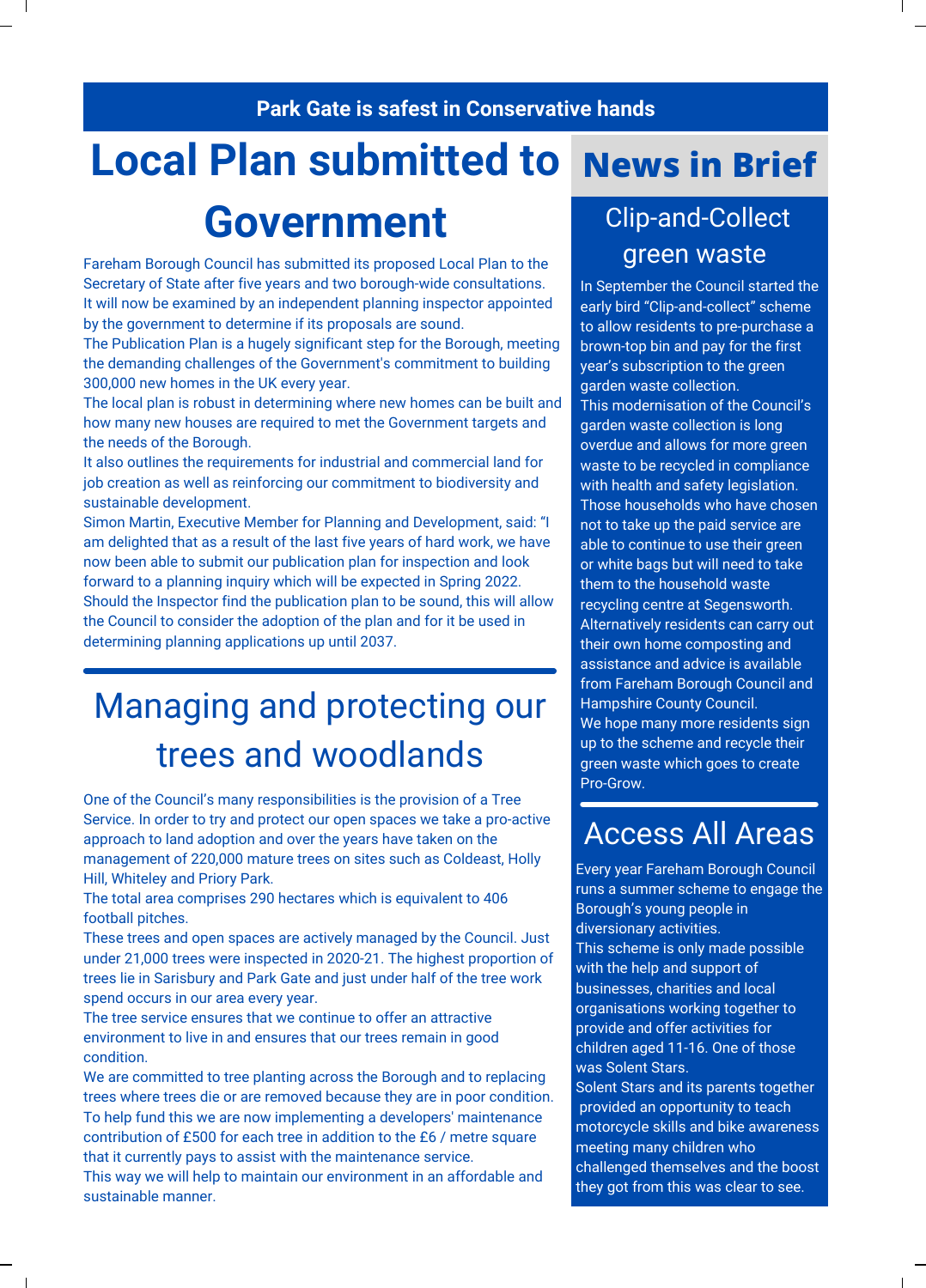#### A U G U S T 2 2 , 2 0 1 9 V O L . 2 9 **Park Gate is safest in Conservative hands**

## Cracking down on anti- **News in Brief** social behaviour

When we were canvassing in April this year prior to the local elections, a key aspect of concern was the increase in anti-social behaviour that was taking place across the ward.

We are acting on the concerns made by residents and will be reporting on issues and actions over the coming months.

Many residents have suffered with anti-social behaviour during the COVID-19 pandemic. Now that we have entered the post-pandemic phase, things have mostly returned to normal.

However Councillors have had to address some specific cases, and have been pleased to discover that when contacted by the Council about their effect on others, most people recognise the issues and the situation improves.

There remain some issues around the ward, and these are being dealt with through increased police patrols and interventions.

Following complaints of young people driving cars at speed and general noise complaints at Priory Park car park, this was raised with the police and added to Operation Momentum which allows for vehicles to be confiscated after two warnings.

Another area of action was noise from loud parties in the Park Gate area which has resulted in swift action being taken to put an end to parties which were going on into the early hours of the morning. If you experience unacceptable disturbance please contact your local councillors.

# Planning issues

On several occasions recently Park Gate Councillor Simon Martin has made deputations to the Planning Committee, where fellow Park Gate Councillor Ian Bastable is vice chairman, speaking in support of local residents' views and the protection of local wildlife, which otherwise would not have a voice. Some applications have been approved for new housing, but with conditions to protect wildlife and residents from undue disturbance. We shall now be seeing development in the Beacon Bottom / Village Inn area, and also in Addison Road. The Council's parking space standards have been upheld, and all new homes with off street parking will also come with electric car charging points as part of our "netzero" agenda.

## **Relaunch of Community Speedwatch**

A Community Speedwatch scheme for Sarisbury County Council Division which includes Sarisbury, Swanwick, Burridge, Park Gate, Priory Park and Whiteley was launched just before the pandemic.

Unfortunately the pandemic wreaked havoc with the membership so we need to find more to have a relaunch now that traffic levels and traffic speeds in our communities have built up again.

Contact [sean.woodward@hants.gov.uk fo](mailto:sean.woodward@hants.gov.uk)r an application form if you are interested in helping to slow traffic on your roads.

## **Contact your Councillors**



Seán Woodward 8 Persian Drive Whiteley. PO15 7BJ Tel: 07825 300637

[sean.woodward@hants.gov.uk](mailto:swoodward@fareham.gov.uk) [facebook.com/CllrSeanWoodward](https://www.facebook.com/CllrSeanWoodward)



**Borough Councillor**

Ian Bastable 5 Blake Close Whiteley PO15 7LT Tel: 07444 552194

[ibastable@fareham.gov.uk](mailto:ibastable@fareham.gov.uk) [smartin@fareham.gov.uk](mailto:smartin@fareham.gov.uk)



**County Councillor <b>Borough Councillor Borough Councillor Borough Councillor** 

Simon Martin 230 Botley Road, Burridge, SO31 1BL Tel: 01489 325805

Whether you voted for us or not, your Conservative councillors promise the highest standards of service to everyone in the community. Contact us any time and we'll respond personally within 48 hours.